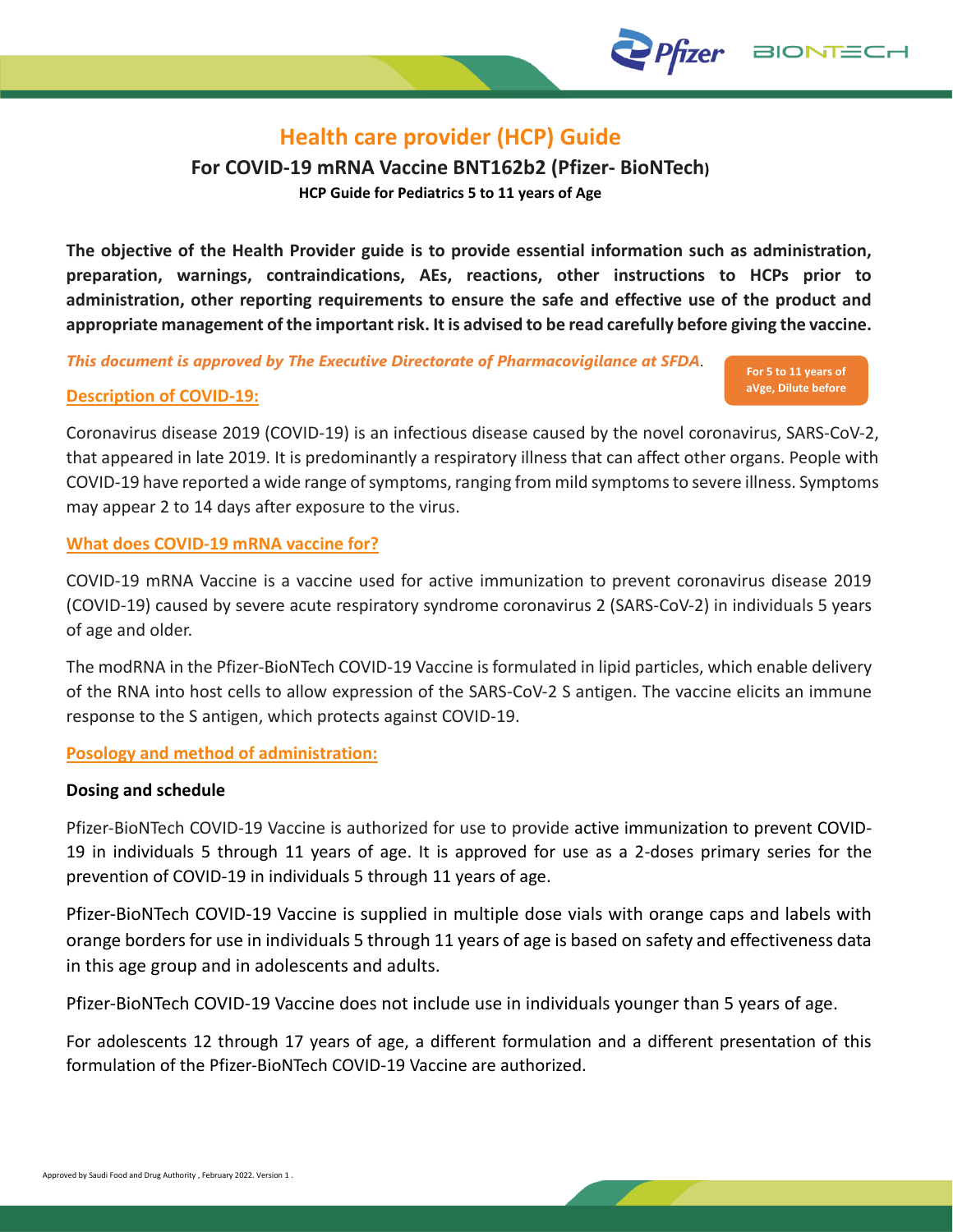## **Method of administration:**

#### **Primary Series:**

 The Pfizer-BioNTech COVID-19 Vaccine is administered intramuscularly as a primary series of 2 doses (0.2 mL each) 3 weeks apart in individuals 5 through 11 years of age.

Prizer BIONTECH

- The vaccine will be a white to off-white suspension.
- After dilution, vials of Pfizer-BioNTech COVID-19 contain 10 doses of 0.2 mL of vaccine.
- If the amount of vaccine remaining in the vial cannot provide a full dose of 0.2 mL, discard the vial and contents

## **Observation time after vaccine administration:**

Vaccine recipients should be monitored for **15 minutes** after vaccination, with a longer observation period when indicated after clinical assessment.

#### **Preparation:**

- The multi-dose vial is stored frozen and must be thawed prior to dilution.
- Vials may be thawed in the refrigerator [2ºC to 8ºC (35ºF to 46ºF)] or at room temperature [up to 25ºC (77ºF)] (see Storage and Handling).
- Prior to dilution, the thawed suspension may contain white to off-white liquid suspension and may contain opaque amorphous particles.
- Before dilution, mix by inverting vaccine vial gently 10 times, do not shake.
- Do not use if liquid is discolored or if other particles are observed.
- Dilute the vial contents using 1.3 mL of sterile 0.9% Sodium Chloride Injection, USP (not provided) to form the Pfizer-BioNTech COVID-19 Vaccine. ONLY use sterile 0.9% Sodium Chloride Injection, USP as the diluent. This diluent is not packaged with the vaccine and must be sourced separately. Do not use bacteriostatic 0.9% Sodium Chloride Injection or any other diluent. Do not add more than 1.3 mL of diluent after dilution, 1 vial contains 10 doses of 0.2 mL.
- Equalize vial pressure before removing the needle from the vial by withdrawing 1.3 mL air into the empty diluent syringe*.*
- Gently invert the vial containing the Pfizer-BioNTech COVID-19 Vaccine 10 times to mix.
- After dilution, the vaccine will be an off-white suspension. Inspect vials to confirm there are no particulates and no discoloration is observed. If particulates or discoloration are observed, discard the vial.
- Strictly adhere to aseptic technique. If the amount of vaccine remaining in the vial cannot provide a full dose of 0.2 mL, discard the vial and any excess volume.
- Do not pool excess vaccine from multiple vials.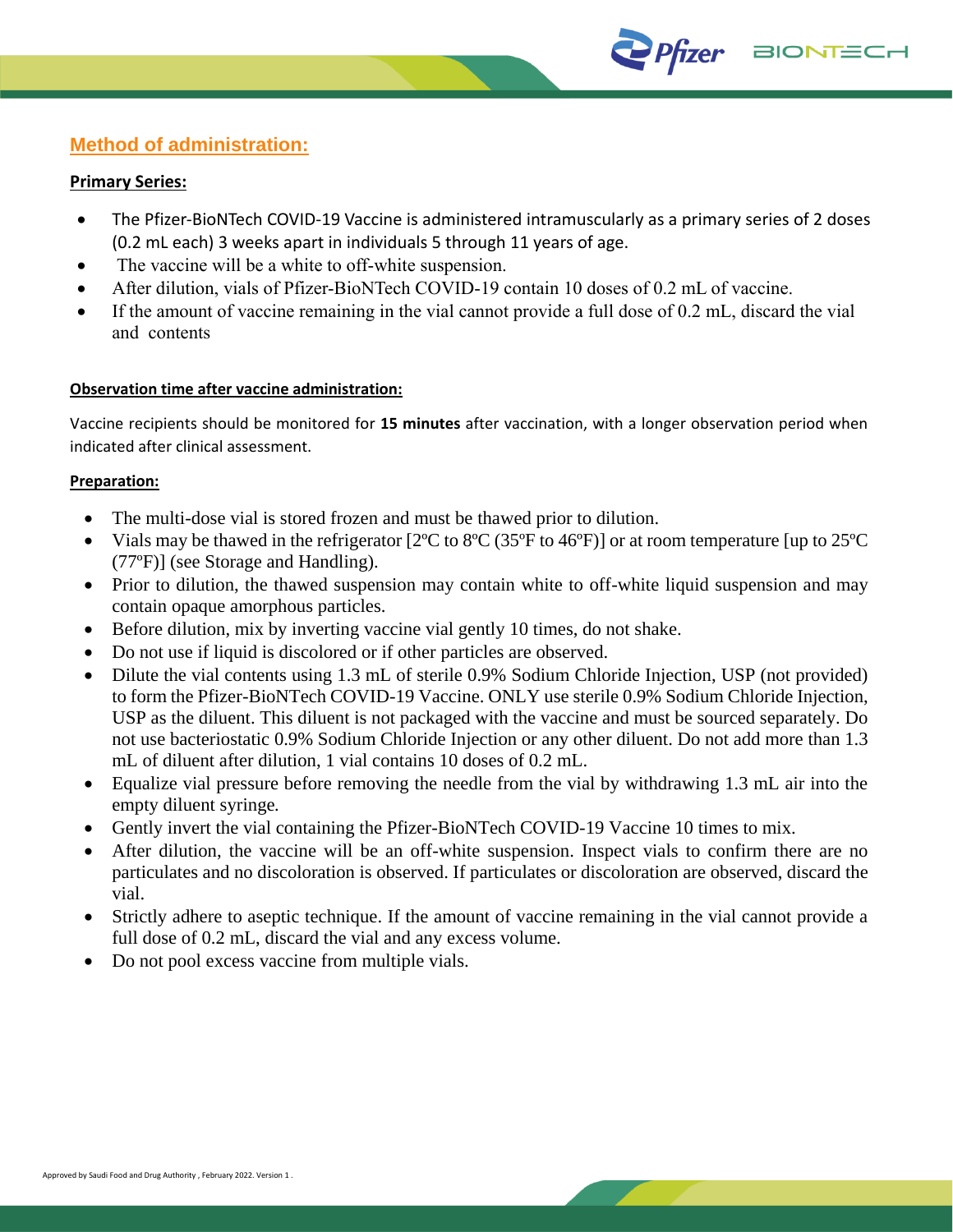

| Verify that the vial of Pfizer-BioNTech COVID-19<br>Vaccine has an orange plastic cap and a label with an<br>orange border and states "Age 5y to < 12y.".                     |
|-------------------------------------------------------------------------------------------------------------------------------------------------------------------------------|
| Before dilution, mix by inverting<br>vaccine vial gently 10 times.<br>Do not shake.                                                                                           |
| Add 1.3 mL of 0.9% Sodium<br>Chloride Injection, USP into the<br>vaccine vial.                                                                                                |
| Equalize vial pressure before<br>removing the needle from the vial<br>by withdrawing 1.3 mL air into the<br>empty diluent syringe.                                            |
| The vaccine will be a white to<br>off-white suspension. Do not use if<br>vaccine is discolored or contains<br>particulate matter.<br>Gently invert the vial and Do not shake. |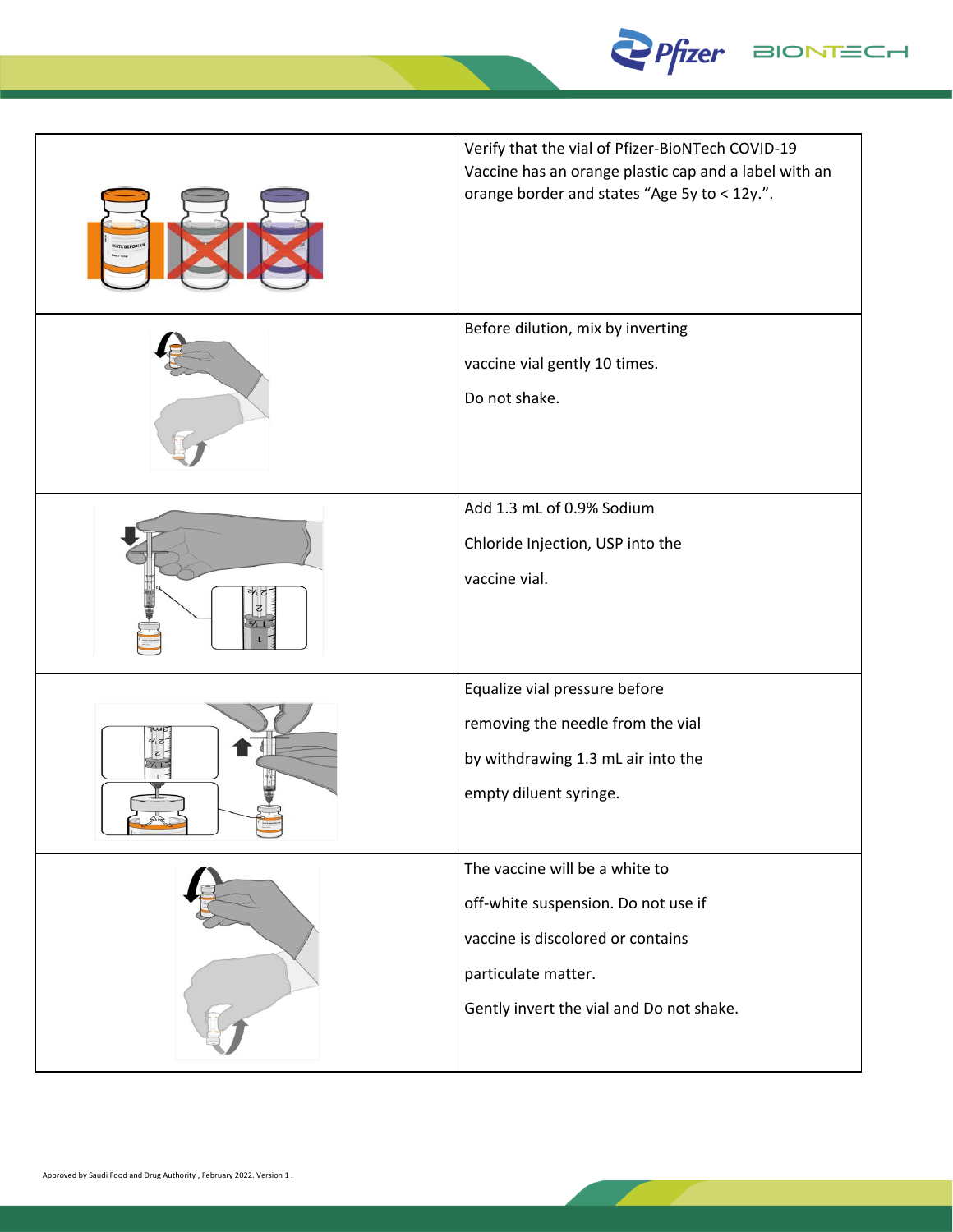



Record the date and time of first vial puncture on the vial label. Store between 2°C to 25°C (35°F to 77°F). Discard any unused vaccine 12 hours after dilution.

## Special warnings, precautions and contraindications:

#### Contraindications

Do not administer Pfizer-BioNTech COVID-19 Vaccine to individuals with known history of a severe allergic reaction (e.g., anaphylaxis) to any component of the Pfizer-BioNTech COVID-19 Vaccine.

See Full (Summary of product characteristics of vaccines).

#### Special warnings and precautions for use

Monitor Pfizer-BioNTech COVID-19 Vaccine recipients for the occurrence of immediate adverse reactions.

#### Myocarditis and Pericarditis

Increased risks of myocarditis and pericarditis, particularly within 7 days following the second dose. The observed risk is highest in males 12 through 17 years of age. Although some cases required intensive care support, available data from short-term follow-up suggest that most individuals have had resolution of symptoms with conservative management. Information is not yet available about potential long-term sequelae.

#### **Syncope**

Syncope (fainting) may occur in association with administration of injectable vaccines, in particular in adolescents. Procedures should be in place to avoid injury from fainting.

#### Altered Immunocompetence

Immunocompromised persons, including individuals receiving immunosuppressant therapy, may have a diminished immune response to the Pfizer-BioNTech COVID-19 Vaccine.

#### Interaction with other medicinal products and other forms of interaction

There are no data to assess the concomitant administration of the Pfizer-BioNTech COVID-19 Vaccine with other vaccines.

#### Adverse reactions

Adverse reactions following administration of any primary series dose included: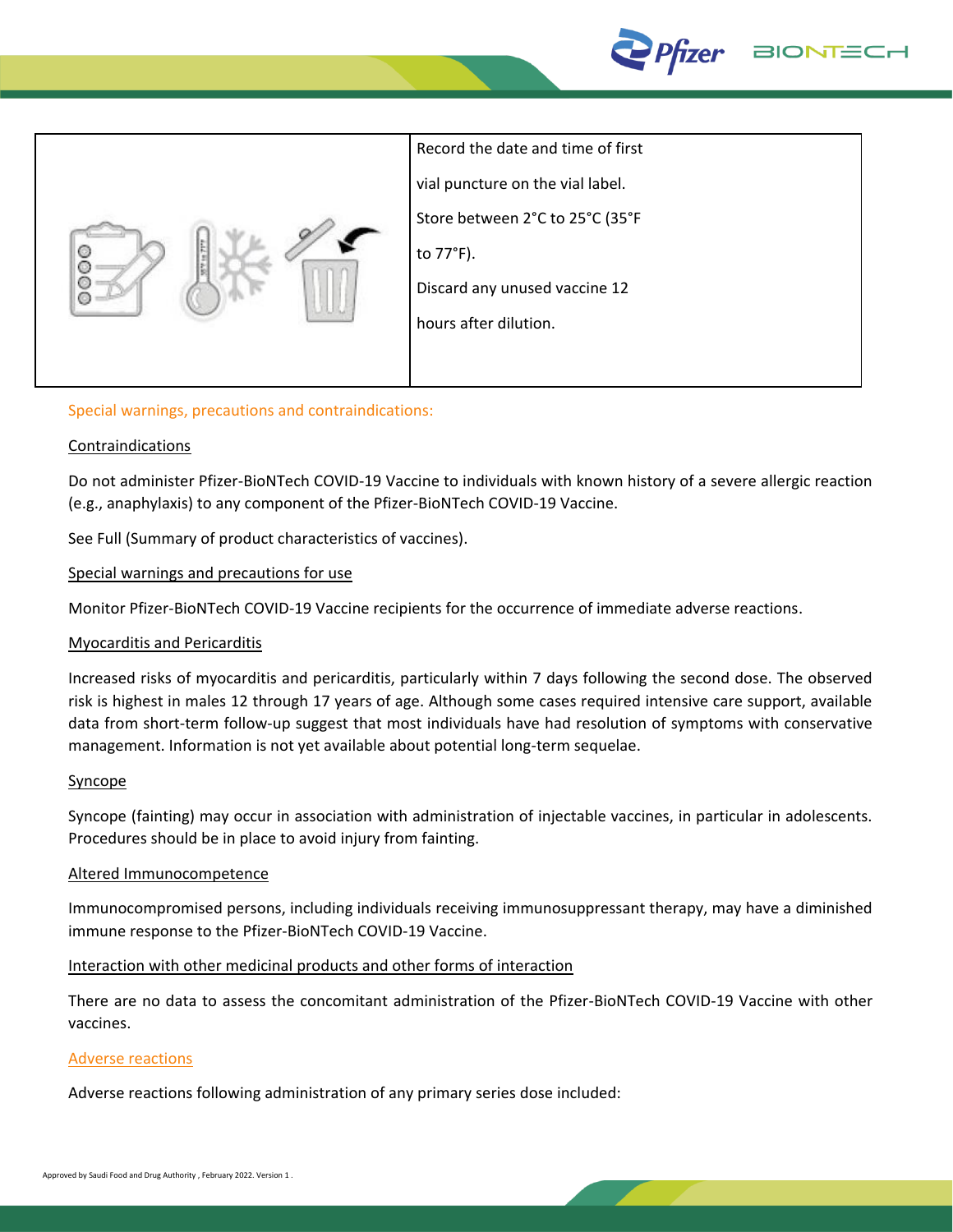

#### General disorder:

Injection site pain, fatigue, chills, pyrexia, injection site swelling, Injection site redness, Malaise and injection site pruritus.

#### **Blood and lymphatic system disorder:**

Lymphadenopathy.

#### **Immune System Disorders:**

severe allergic reactions, including anaphylaxis, and other hypersensitivity reactions (e.g., rash, pruritus, urticaria, angioedema)

#### **Nervous system disorders:**

Headache, dizziness, hypoesthesia acute peripheral facial paralysis.

#### **Gastrointestinal disorder common:**

Nausea, vomiting, diarrhea.

#### **Cardiovascular disorder:**

Myocarditis and pericarditis have been reported following administration of the Pfizer-

BioNTech COVID-19 Vaccine outside of clinical trials.

#### **Storage and handling**

#### **Vial Storage Prior to Use**

- Cartons of Pfizer-BioNTech COVID-19 Vaccine multiple dose vials with orange caps and labels with orange borders may arrive frozen at ultra-cold conditions in thermal containers with dry ice or at -25°C to -15°C (-13°F to 5°F).
- Once received, frozen vials may be immediately transferred to the refrigerator [2ºC to 8ºC (35ºF to 46ºF)], thawed and stored for up to 10 weeks. The 10-week refrigerated expiry date should be recorded on the carton at the time of transfer. A carton of 10 vials may take up to 4 hours to thaw at this temperature.

Alternatively, frozen vials may be stored in an ultra-low temperature freezer at -90ºC to -60ºC (-130ºF to -76ºF). Do not store vials at -25°C to -15°C (-13°F to 5°F). Once vials are thawed they should not be refrozen.

#### **Vial Storage During Use**

#### Before dilution**:**

- If not previously thawed at 2ºC to 8ºC (35ºF to 46ºF), allow vials to thaw at room temperature [up to 25ºC (77ºF)] for 30 minutes.
- Pfizer-BioNTech COVID-19 Vaccine multiple dose vials with orange caps and labels with orange borders may be stored at 8°C to 25°C (46°F to 77°F) for a total of 12 hours prior to dilution.

#### After dilution:

• the vial should be held between 2°C to 25°C (35°F to 77°F). Vials should be discarded 12 hours after dilution.